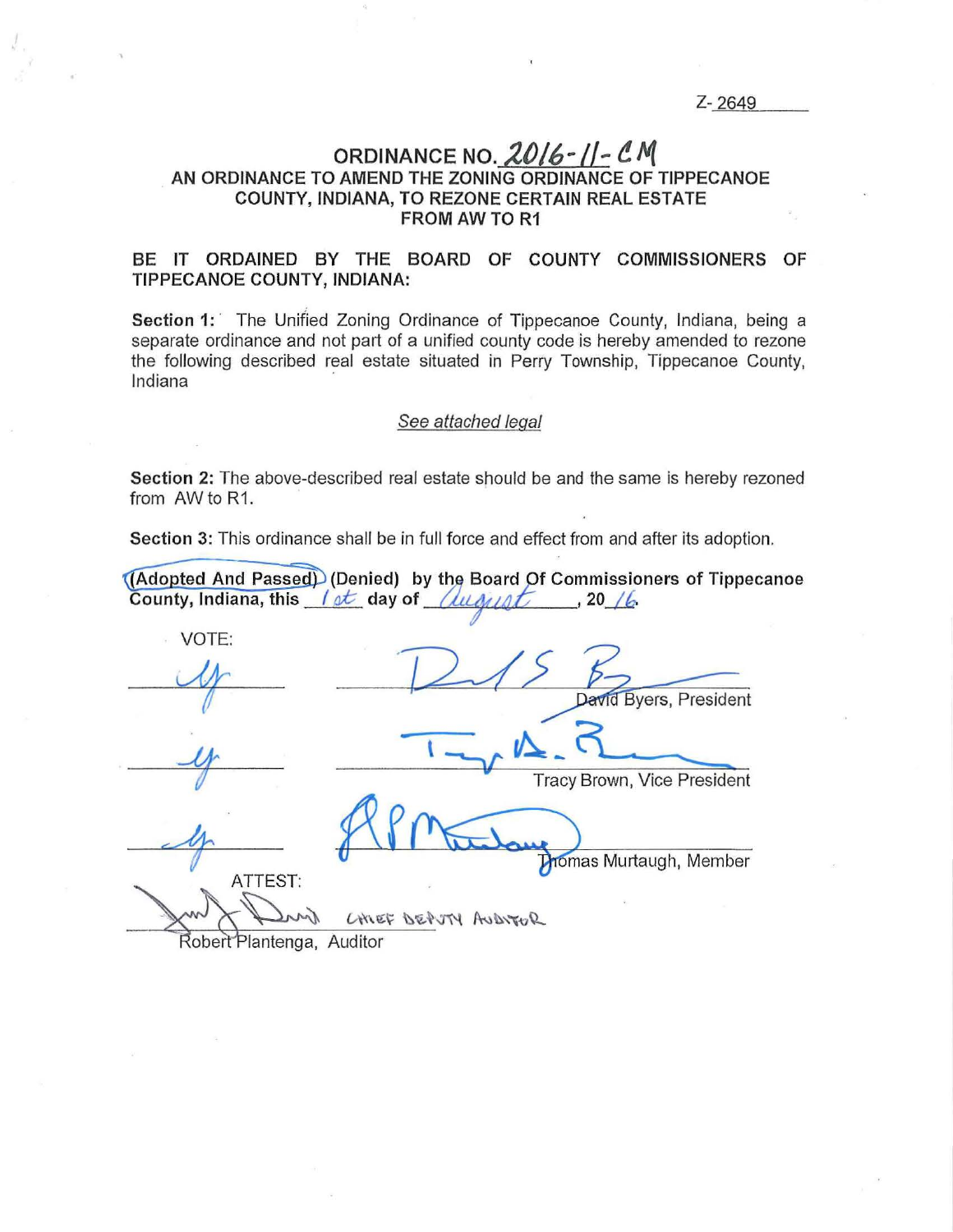# Alterial

 $\mathcal{L}^{\text{max}}_{\text{max}}$  ,  $\mathcal{L}^{\text{max}}_{\text{max}}$ 

 $\mathcal{L}(\mathcal{L})$  . The set of  $\mathcal{L}(\mathcal{L})$ 

 $\label{eq:2.1} \frac{1}{\sqrt{2}}\int_{\mathbb{R}^3}\frac{1}{\sqrt{2}}\left(\frac{1}{\sqrt{2}}\right)^2\frac{1}{\sqrt{2}}\left(\frac{1}{\sqrt{2}}\right)^2\frac{1}{\sqrt{2}}\left(\frac{1}{\sqrt{2}}\right)^2.$  $\label{eq:2.1} \frac{1}{\sqrt{2}}\int_{\mathbb{R}^3}\frac{1}{\sqrt{2}}\left(\frac{1}{\sqrt{2}}\right)^2\frac{1}{\sqrt{2}}\left(\frac{1}{\sqrt{2}}\right)^2\frac{1}{\sqrt{2}}\left(\frac{1}{\sqrt{2}}\right)^2.$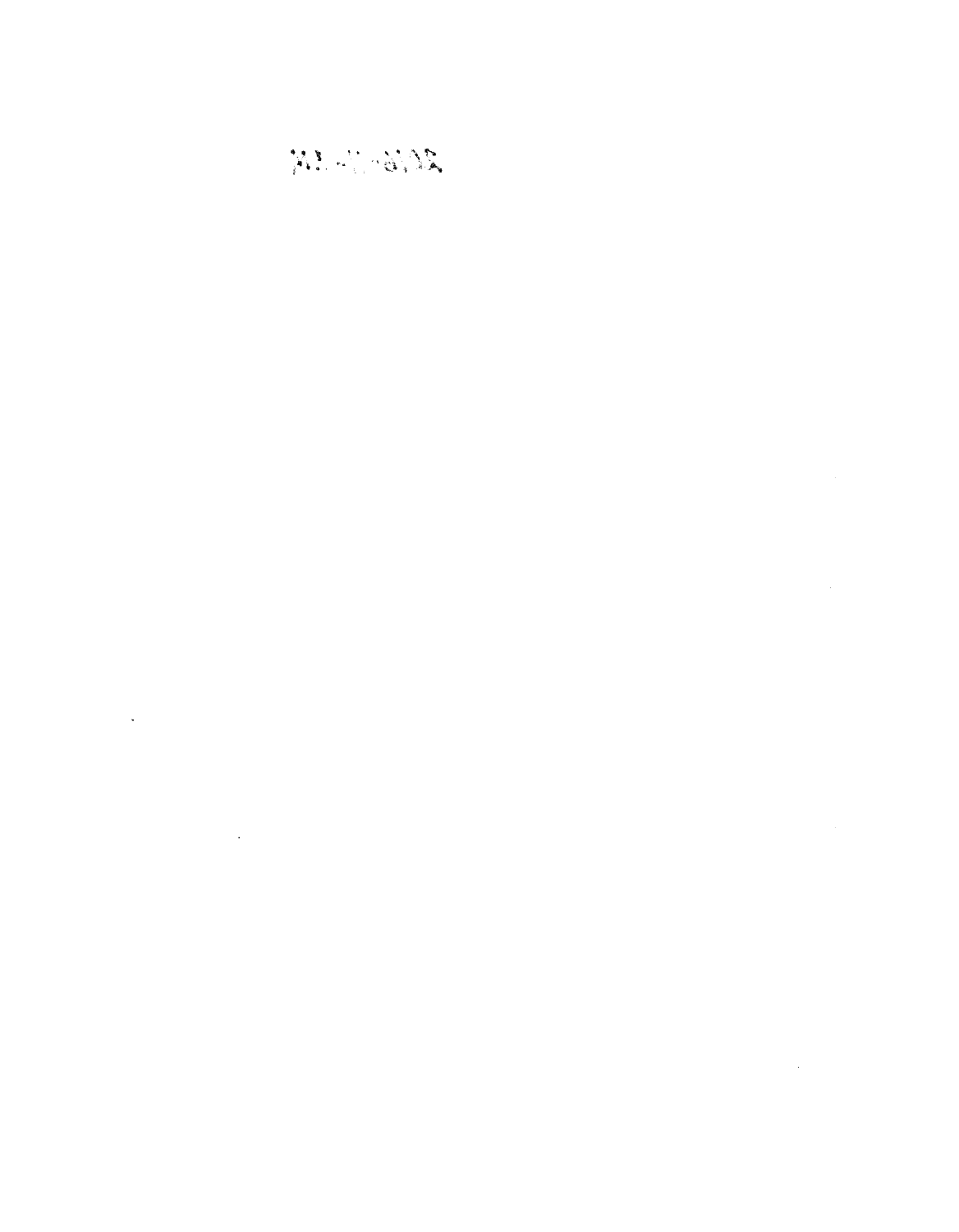## Description of the Rezone Area (11.282 Acres)

Part of the Northeast Quarter of Section 19, Township 23 North, Range 3 west, in Perry Township, Tippecanoe County, Indiana, and being a part of the Robert Joe Adams Living Trust and Alice Mae Adams Living Trust real estate as described in Deed Record 91-06525 in the Office of the Recorder in Tippecanoe County Indiana (ORTCI) and described as follows:

Beginning at the Southwest corner of the Northeast Quarter of said Section 19 being marked by a hinge nail; thence South 89° 53' 42" East along the south line of the Northeast Quarter, 499.63 feet; thence North 00° 06' 20" East, 80.00 feet; thence South 89° 53' 40" East, 115.00 feet; thence South 00° 06' 20" West, 80.00 feet to the south line of said Northeast Quarter; thence South 89°53'42" East, along the South line of the Northeast Quarter, a distance of 580.00 feet; thence North 27  $53'42''$ West,362.42 feet; thence North 89  $\div$  53' 42" West, 350.89 feet; thence North 29<sup>-35'</sup>54" West 276.79 feet; thence South 89. 00'12" West, 371.92 feet to the Southeast corner of the Taylor tract as described in document number 120147203 in the ORTCI; thence continuing along the South line of the Taylor tract South 89 00'12" West, 175.20 feet to the West line of the Northeast Quarter and the approximate center line of County Road North 550 East; thence South 00  $\degree$  59' 48" East along the West line of the Northeast Quarter, 550.00 feet to the Point of Beginning, containing 11 .282 acres.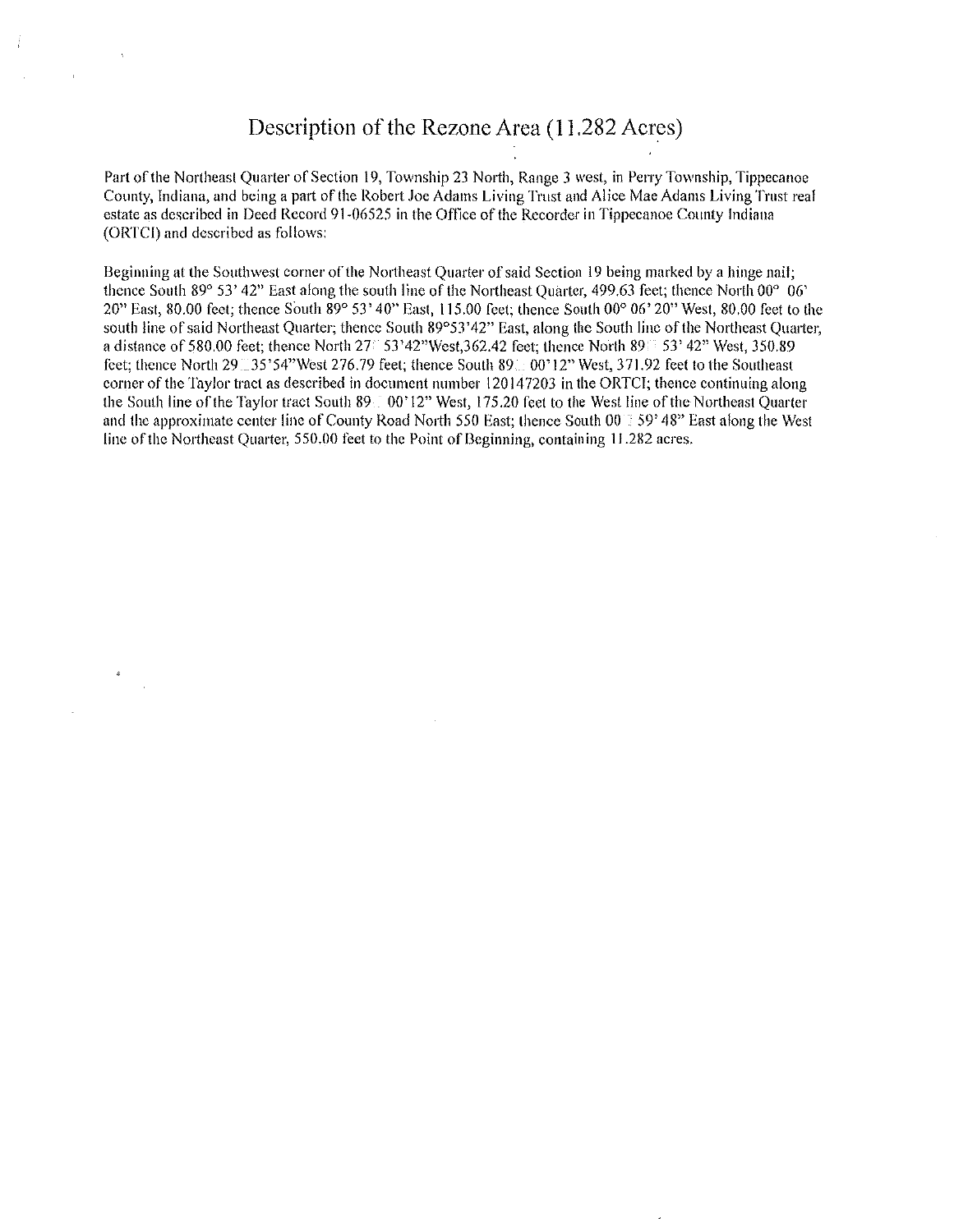$\label{eq:2.1} \frac{1}{\sqrt{2\pi}}\int_{0}^{\infty}\frac{1}{\sqrt{2\pi}}\int_{0}^{\infty}\frac{1}{\sqrt{2\pi}}\int_{0}^{\infty}\frac{1}{\sqrt{2\pi}}\int_{0}^{\infty}\frac{1}{\sqrt{2\pi}}\int_{0}^{\infty}\frac{1}{\sqrt{2\pi}}\int_{0}^{\infty}\frac{1}{\sqrt{2\pi}}\int_{0}^{\infty}\frac{1}{\sqrt{2\pi}}\int_{0}^{\infty}\frac{1}{\sqrt{2\pi}}\int_{0}^{\infty}\frac{1}{\sqrt{2\pi}}\int_{0}^{\infty}\$ 

 $\mathcal{L}(\mathcal{L}(\mathcal{L}))$  and the set of the set of the set of the set of the set of the set of the set of the set of the set of the set of the set of the set of the set of the set of the set of the set of the set of the set o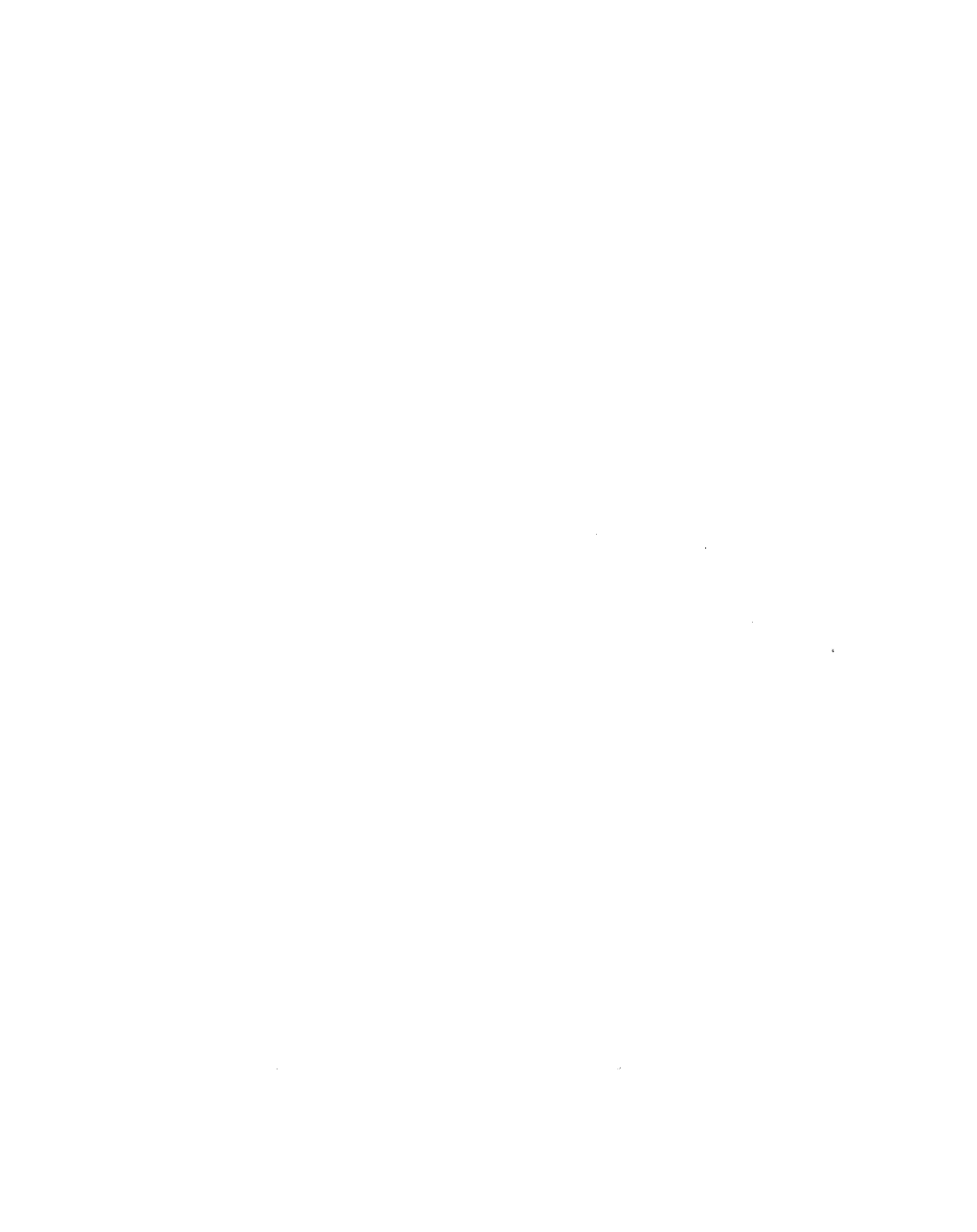$\begin{array}{c} \hline \text{THE} \end{array}$  *Area*  $Pl$  *an Commission* 

of TIPPECANOE COUNTY

20 NORTH 3RD STREET LAFAYETTE, IND/ANA 47901-1209

(765) 423-9242 (765) 423-9154 [FAX] www.tippecanoe.in.gov/apc

SALLIE DELL FAHEY EXECUTIVE DIRECTOR

July 21, 2016 Ref. No.: 16-162

Tippecanoe County Commissioners 20 North 3<sup>rd</sup> Street Lafayette, IN 47901

#### **CERTIFICATION**

RE: **Z-2649--ROBERT J. & ALICE M. ADAMS (AW to R1):**  Petitioners are requesting rezoning of 11.282 acres for a proposed 22 lot single-family subdivision located at the northeast corner of CR 550 E and CR 50 N, Perry 19 (NE) 23-3. CONTINUED FROM THE JUNE APC MEETIGN DUE TO A FAILURE TO MAIL THE NOTICE TO INTERESTED PARTIES TO THE AREA PLAN COMMISSION

Dear Commissioners:

As Secretary to the Area Plan Commission of Tippecanoe County, I do hereby certify that at a public hearing held on July 20, 2016 the Area Plan Commission of Tippecanoe County voted 11 yes - 1 no on the motion to rezone the subject real estate from AW to R1. Therefore, the Area Plan Commission of Tippecanoe County recommends to the Tippecanoe County Commissioners that the proposed rezoning ordinance be APPROVED for the property described in the attachment.

Public Notice has been given that this petition will be heard before the Tippecanoe County Commissioners at their Monday, August **1,** 2016 regular meeting. Petitioners or their representatives must appear to present their case.

Sincerely,<br>Julie Dur Felley  $\bigvee$ Sallie Dell Fahey  $\bigvee$ 

Executive Director

SDF/lmu

Enclosures: Staff Report & Ordinances

cc: Robert & Alice Adams Todd Starr, Starr & Associates Mike Wolf, Tippecanoe County Building Commissioner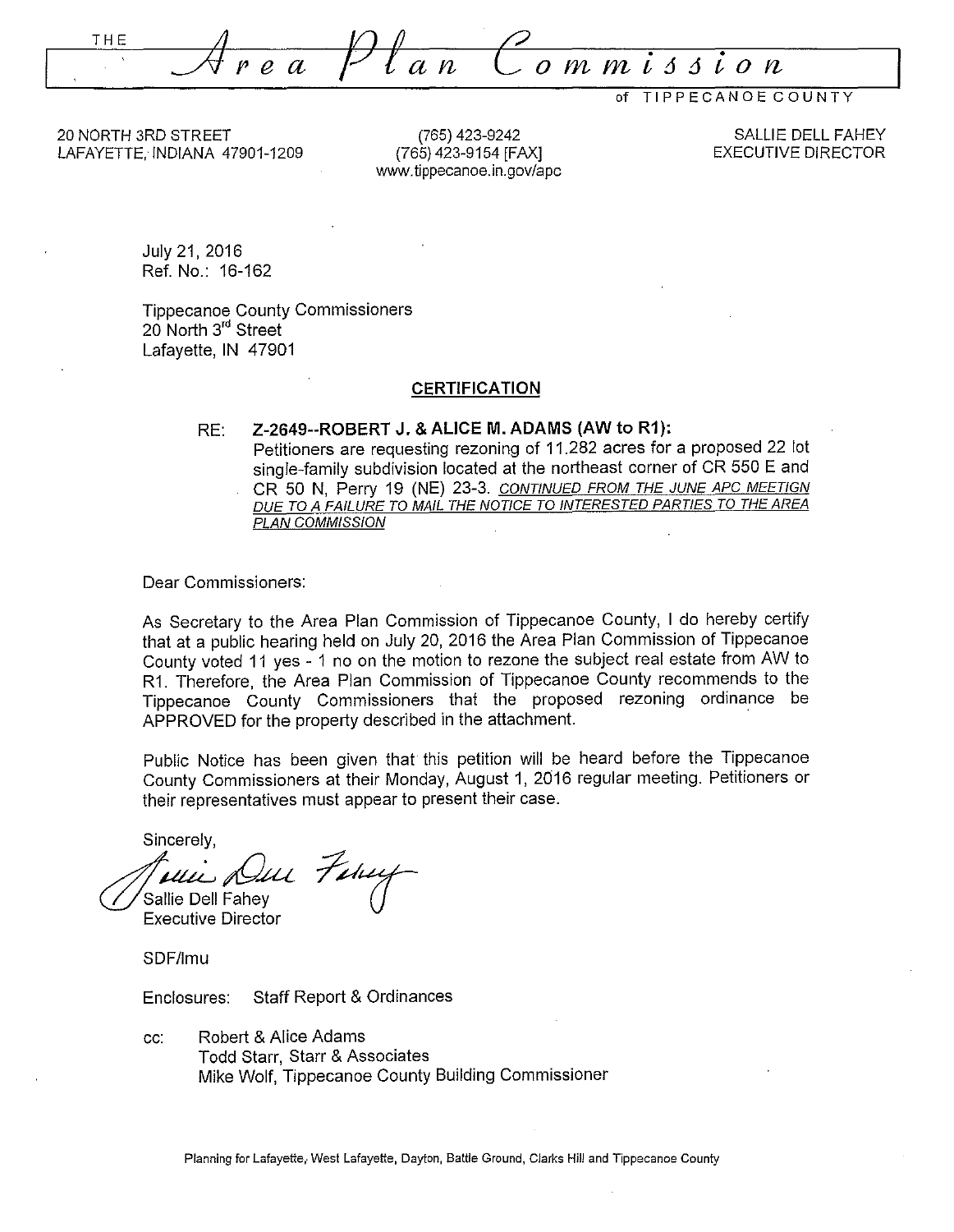$\mathcal{L}(\mathcal{A})$  and  $\mathcal{L}(\mathcal{A})$  .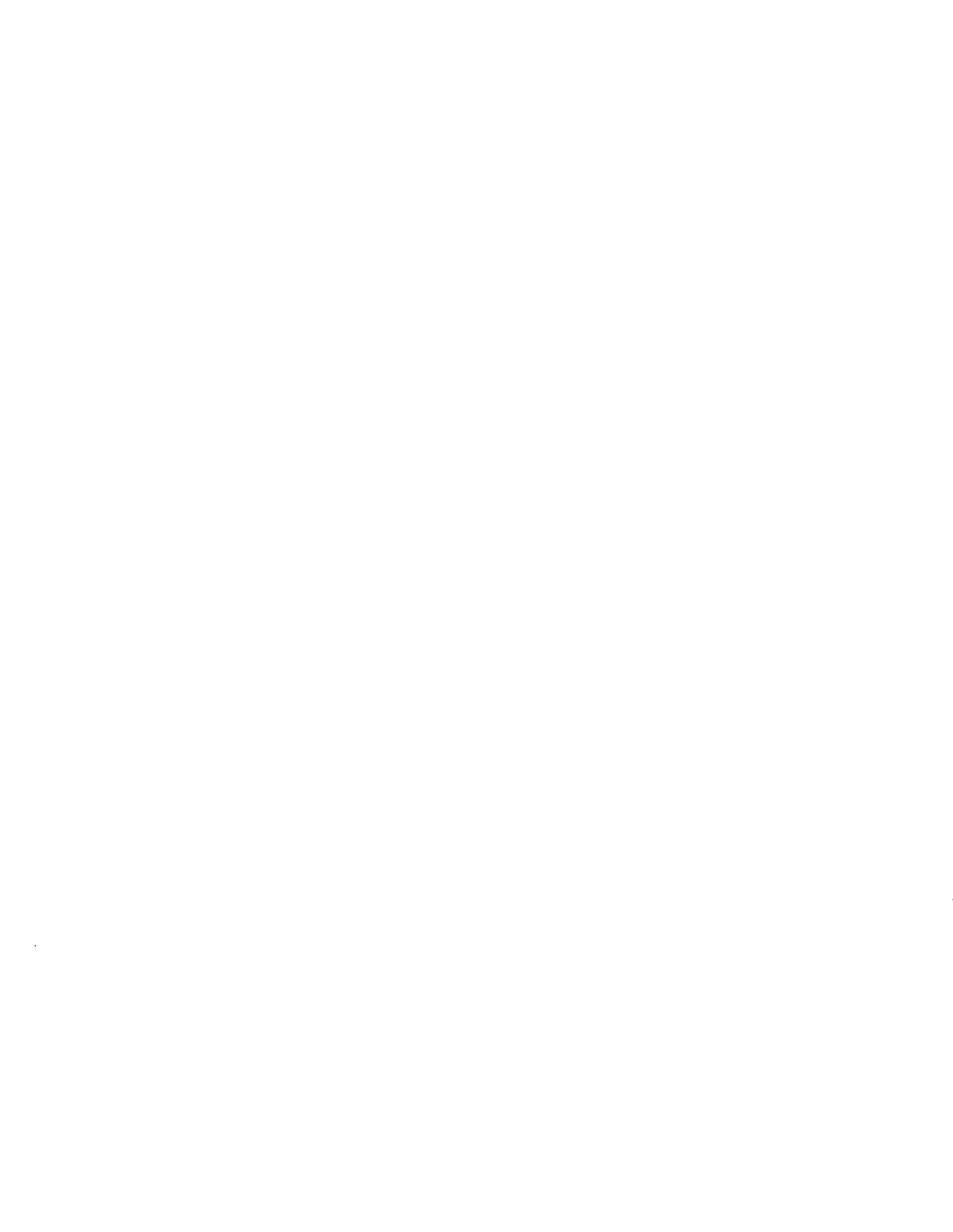# Z-2649 ROBERT J. & ALICE M. ADAMS (AW to R1)

 $\sim 10$ 

# STAFF REPORT July 14, 2016

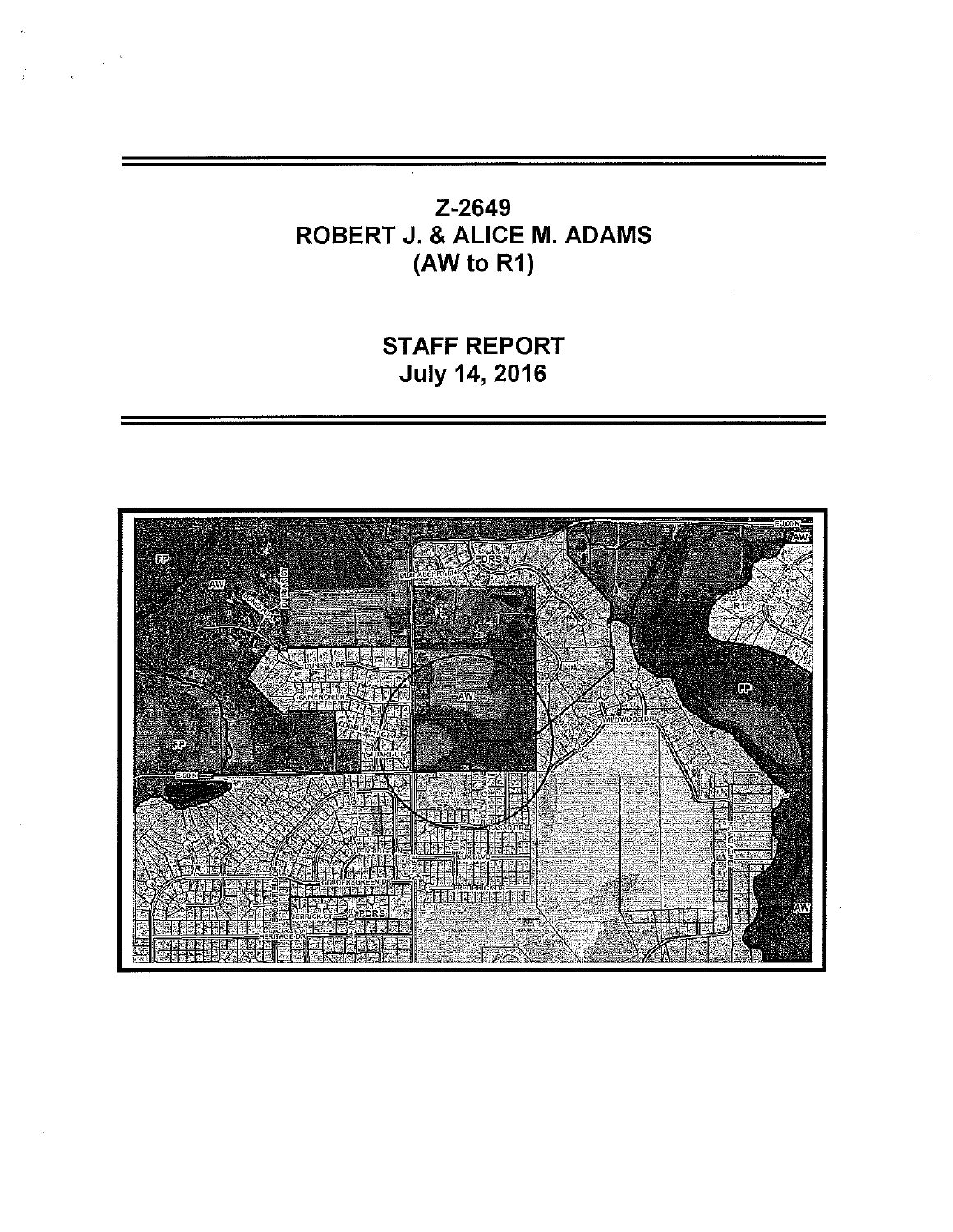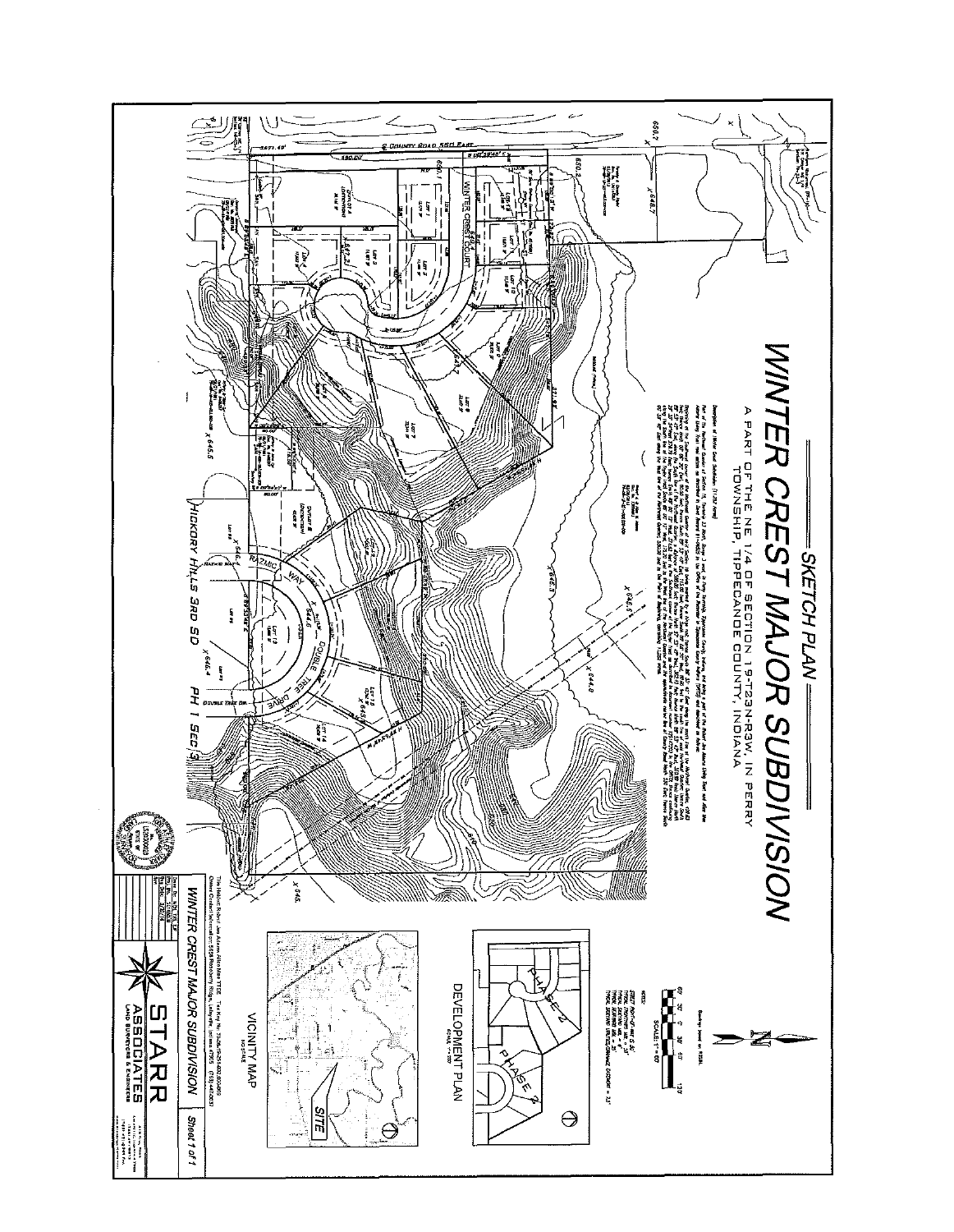## **Z-2649 ROBERT J. & ALICE M. ADAMS AW to R1**

**Staff Report June 9, 2016** 

## **REQUEST MADE, PROPOSED USE, LOCATION:**

 $\chi$   $\rightarrow$ 

Petitioners, who are also the owners of the property, represented by Starr Associates, are requesting rezoning of 11.282 acres for a proposed 17 lot single-family subdivision located at the northeast corner of CR 550 E and CR 50 N, Perry 19 (NE) 23-3. The major subdivision sketch plan for the proposal, named "Winter Crest" has already been filed. This rezone must be approved before Winter Crest Major Subdivision can be heard by APC at the preliminary plat stage.

## **ZONING HISTORY AND AREA ZONING PATTERNS:**

Originally zoned R1, this property became zoned FC, Forestry Conservation (now renamed AW, Agricultural Wooded) in 1983 when staff was in the process of reviewing and filing new township zoning maps based on the Comprehensive Plan. The Plan called for future residential development to be in Wea, Fairfield and Wabash Townships, so much of the original R1 zoned land in Perry Township was given rural zoning designations. Over time, with the arrival of sanitary sewer, residential rezones have eroded the once quite large AW zone in this area.

Currently, this site and land adjacent to the north are still zoned AW. R1 zoning is adjacent on both the west and south sides. A bit farther to the east is more R1 zoning as well as PDRS zoning associated with the Woodberry PD. Flood Plain zoning associated with the Wildcat Creek generally wraps around this site to the north, but at a distance of approximately 2000'.

## **AREA LAND USE PATTERNS:**

The site in question is part of a larger 35 acre tract that has already had four parcels (lots created through parcelization) developed from it in 1991 and 2002. The land in this request has been a mix of cultivated farmland and heavily wooded, sloped ravines.

Dunbar Highlands Subdivision and Highland Meadows are to the west of the site in question; to the southwest is Brookfield Heights. Hickory Hills is to the south and east. Woodberry Planned Development is to the northeast.

## **TRAFFIC AND TRANSPORTATION:**

The land has frontage on CR 550 E, a rural local road based on the adopted Thoroughfare Plan. The already filed Winter Crest sketch plan shows that the two existing stub-end streets adjacent to the south (Razmic Way and Double Tree Drive in

 $\overline{1}$